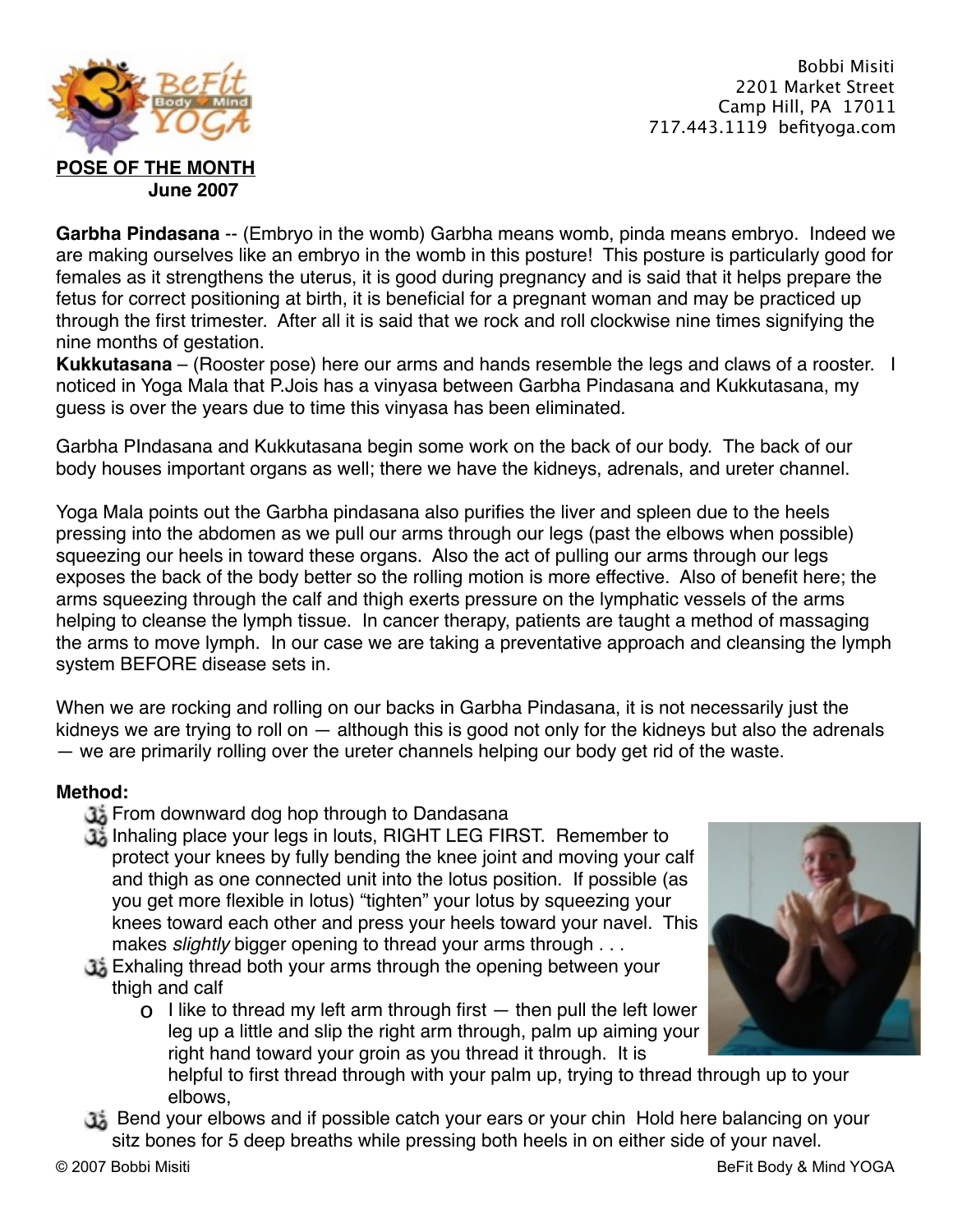

### **Options!:**

Coming into full lotus may take years for our western bodies that have adapted to sitting in chairs instead of on Mother Earth. If this is the case for you, continue to work on your lotus positions in other poses, instead in this pose cross your legs wrap your arms around your thighs.



Bend your head forward take hold of the crown of your head and exhaling roll back on the spine, inhaling roll forward on the spine as you go around in clockwise motion (while your hips are in the air swivel them to the right to help with this motion). If possible roll directly on the spine (if this is painful pad your mat up underneath you), this rolling on the spine helps to align the vertebrae. Be careful



not to swing your neck or legs as you rock and roll; instead pull your legs in tight with your arms as you round your spine and use your bandhas to rock.



### **Options:**

If you are not in lotus to rock and roll it is much easier to swing the head or

legs to get momentum—PLEASE DO NOT DO THIS! Let the rocking movement come out of the connection with your breath and bandhas and the push/pull between your arms and legs.

Round your spine, tuck your chin, isometrically push/pull your arms and legs into each other, and begin your rock and roll. If you are challenged with rocking and rolling on your spine this can be due to two reasons, 1) weak abdominals or 2) a rigid spine

that does not flex. If either of these is the case for you, practice the



rocking back on your spine training the abdominals and the spine, do not add the clockwise motion until you are able to rock and roll smoothly.

When a full circle has been completed-preferably as you begin your 10<sup>th</sup> roll, take a big inhale roll up with a little more force to balance on your palms lifting your body off the floor and lifting the back and chest fully, this is **Kukkutasana**. While in Kukkutasana release mula bandha and do uddiyana bandha and nauli as much as possible while deeply breathing and keeping the heels pressing in on either side of your navel. If you are not in lotus — or in lotus but not yet able to thread your hands through you can press your hands



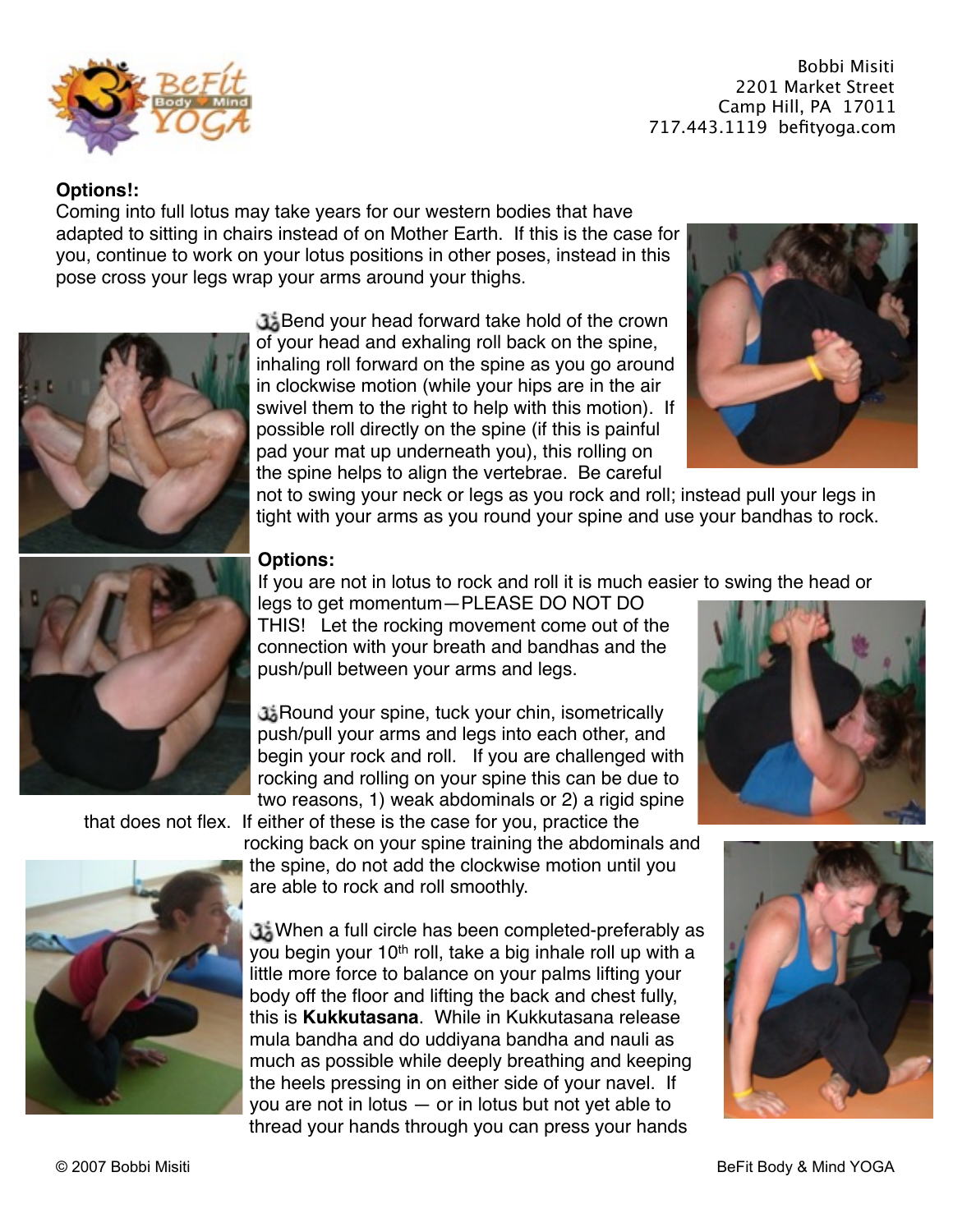

down into the floor and lift up as best you can. Hold Kukkutasana for five deep breaths.

Exhale release down, pull your arms out ground your hands by your hips pick up and pull through while in lotus and jump back for vinyasa.

**Benefits:** Garbha Pindasana cleans and tones the liver and spleen and strengthens the uterus and rectum. It activates the first three chakras. Kukkutasana strengthens the arms and shoulders, relieves urine problems by strengthening the urethra and when done with nauli cures constipation. Garbha Pindasana and Kukkutasana both are very effective in opening the hip joints even further making your lotus more comfortable.



### **Your Kidneys and your Ureter Channel**

The reference to the urinary system refers to garbha pindasana's effect on your kidneys and ureters. Your kidneys are part of the detoxification of your body; **they filter excess water and water-soluble wastes from your blood** ridding toxins and other wastes that would otherwise build up in your body and cause you to become ill. Just like we have fat soluble and water soluble vitamins; we also have fat soluble and water soluble wastes. Your liver filters out the fat soluble wastes while your kidneys filter the water soluble wastes. **Many toxins from excess protein and sugar to bacteria and yeast make their way into your urine.** This makes your liver and kidneys your main organs of detox, although the spleen and lymphatic system are quite involved as well. Ridding toxins from our bodies is very important in today's toxic environment. We are exposed to more toxins than ever before newborn babies are found to have upwards of 200 known toxins in their blood! [http://www.cnn.com/2010/HEALTH/06/01/backpack.cord.blood/\)](http://www.cnn.com/2010/HEALTH/06/01/backpack.cord.blood/)

Health is not only the ability to take in and digest nutrients, but also the ability get toxins out — and better yet would be to avoid as much toxic exposure as you can!

In your lifetime your kidneys will purify more than one million gallons of water! Enough to fill a small lake. Amazingly, if you lose a kidney one kidney can increase in size by 50% within two months to step up to the task of both kidneys.

The kidneys are important because they keep the composition, or makeup, of the blood stable, which lets the body function. In addition to preventing the build up of wastes and extra fluid in the body, they:

keep levels of electrolytes stable, such as sodium, potassium, and phosphate

- make hormones that help
	- regulate blood pressure
	- make red blood cells
	- bones stay strong

If you notice changes in the way your urine looks or smells, the cause might be something as benign as what you ate, such as beets or asparagus. Or, your body could be telling you something you should pay attention to. I do not want to get into a pee discussion here but I will provide you a link that discusses changes in your urine and what to look for. Your body has many ways of signaling you something is out of order, learning to read your body's cues is an important part of your health — © 2007 Bobbi Misiti BeFit Body & Mind YOGA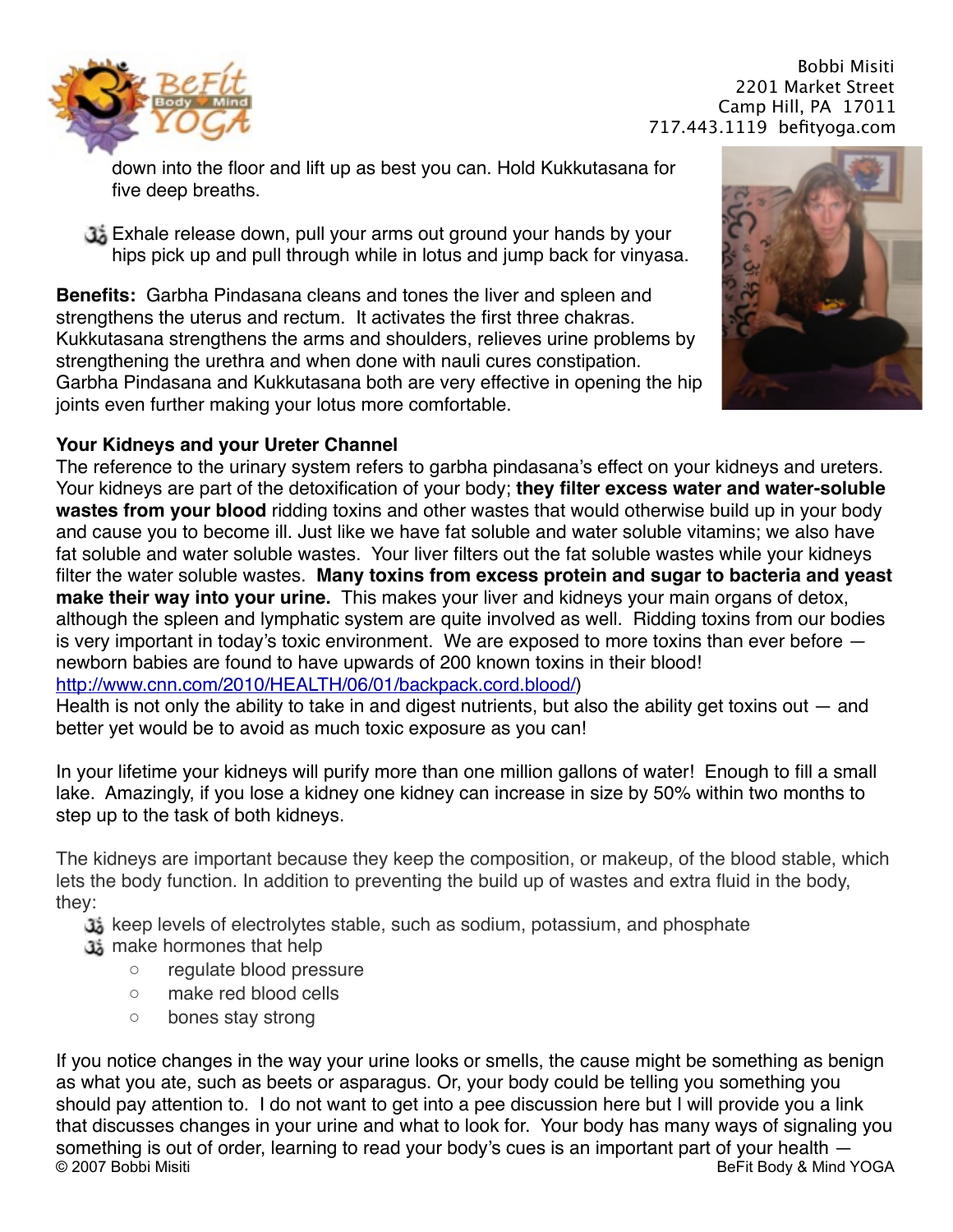

paying attention to our waste products is another way to take control of your own health. Here is a link with further information about your pee: <http://www.lifespa.com/the-perfect-pee/>

The kidneys are two bean-shaped organs, each about the size of a fist. They are located just below the rib cage, one on each side of the spine. Every day, the two kidneys filter about 120 to 150 quarts of blood to produce about 1 to 2 quarts of urine, composed of wastes and extra fluid. The urine flows from the kidneys to the bladder through two thin tubes of muscle called ureters, one on each side of the bladder. The bladder stores urine. The muscles of the bladder wall remain relaxed while the bladder fills with urine. As the bladder fills to capacity, signals sent to the brain tell a person to find a toilet soon. When the bladder empties, urine flows out of the body through a tube called the urethra, located at the bottom of the bladder. In men the



urethra is long, while in women it is short.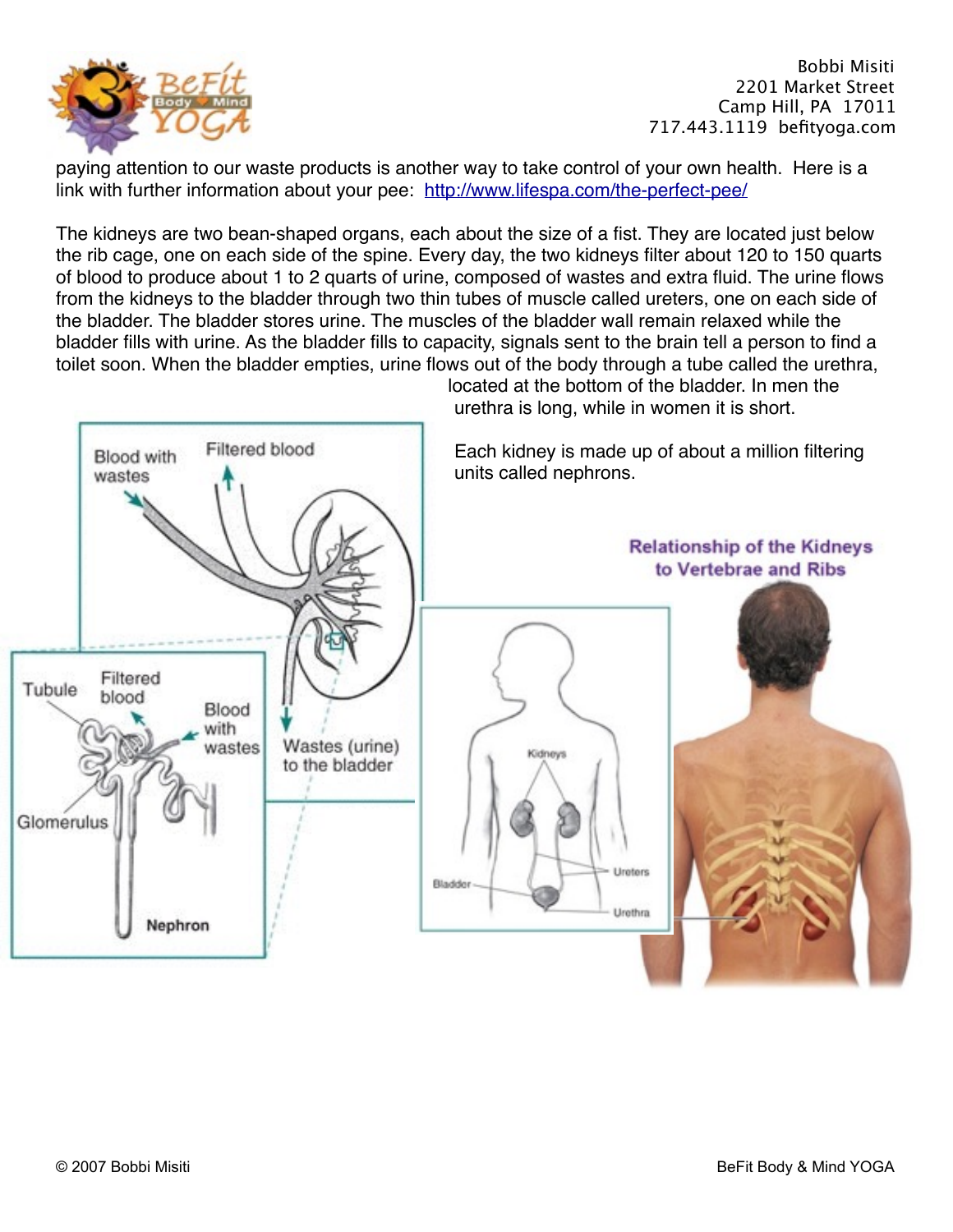

**When we are rocking and rolling on our backs in Garbha Pindasana, it is not necessarily just the kidneys we are trying to roll on — although this is good not only for the kidneys but also the adrenals (which I will talk about next) — we are primarily rolling over the ureter channels helping our body get rid of the waste and helping to prevent blockages in the ureters — which brings me to the next topic . . .Kidney / Urinary Stones**

**H**ow to prevent them — or if you've already experienced them, how to reduce your risk of it happening again!

Kidney stones most often lodge in the ureter channels.The ureters are a thin muscular tube (actually the muscles are within the walls) that carries waste products from your kidneys to your bladder. If the ureter becomes blocked by a kidney stone, it may swell up (hydro-ureter) and cause the muscles to spasm. The spasms can be very painful.

Kidney stones can be as small as a grain of sand or, at the extreme, grow to be as large as a golf ball. More typically, kidney stones that cause problems are as small as two millimeters in diameter (conversely, larger stones may pass without any symptoms). Stones that grow large enough can block the flow of urine out of the kidney. Most commonly, they move into a ureter, sometimes, they become lodged there. Some of the stones are sharp and spiked, these are the stones most often to get lodged as the spikes grab onto the ureter walls. Once lodged, they create irritation, swelling of the ureter lining, and muscle spasm of the wall — making the lumen (the inside space of a tubular structure) even smaller. There are also parts of ureters which are more narrow to start with and the stones lodge there the most. It's the backing up of urine and the resultant stretching of the system that causes pain. It's important to note that some 90 percent of the more common small kidney stones pass out of the body by themselves without invasive treatment.

When a stone in the ureter causes severe pain, this is known as renal colic. If the ureter becomes swollen, you may experience symptoms such as:

- nausea and vomiting
- feeling like you need to urinate all the time
- pain when you urinate

A blocked ureter can also cause an infection in the kidney because waste products cannot pass, which may cause a build-up of bacteria. The foods and information below not only help prevent kidney stones but may also be useful in the advent of a stuck stone.

### **Prevention is easier than curing . . .**

Calcium and vitamin D supplements increase risk of kidney stones especially for women (here again is the whole food story — calcium rich foods help to prevent urinary stores . . . putting calcium in supplements and taking only the elemental calcium increases risks). Just a note, there is a lot of new data surfacing that calcium supplements not only don't help your bones but they are quite detrimental, increasing your risk of kidney stones and artery calcification. Here are some links to some of the research: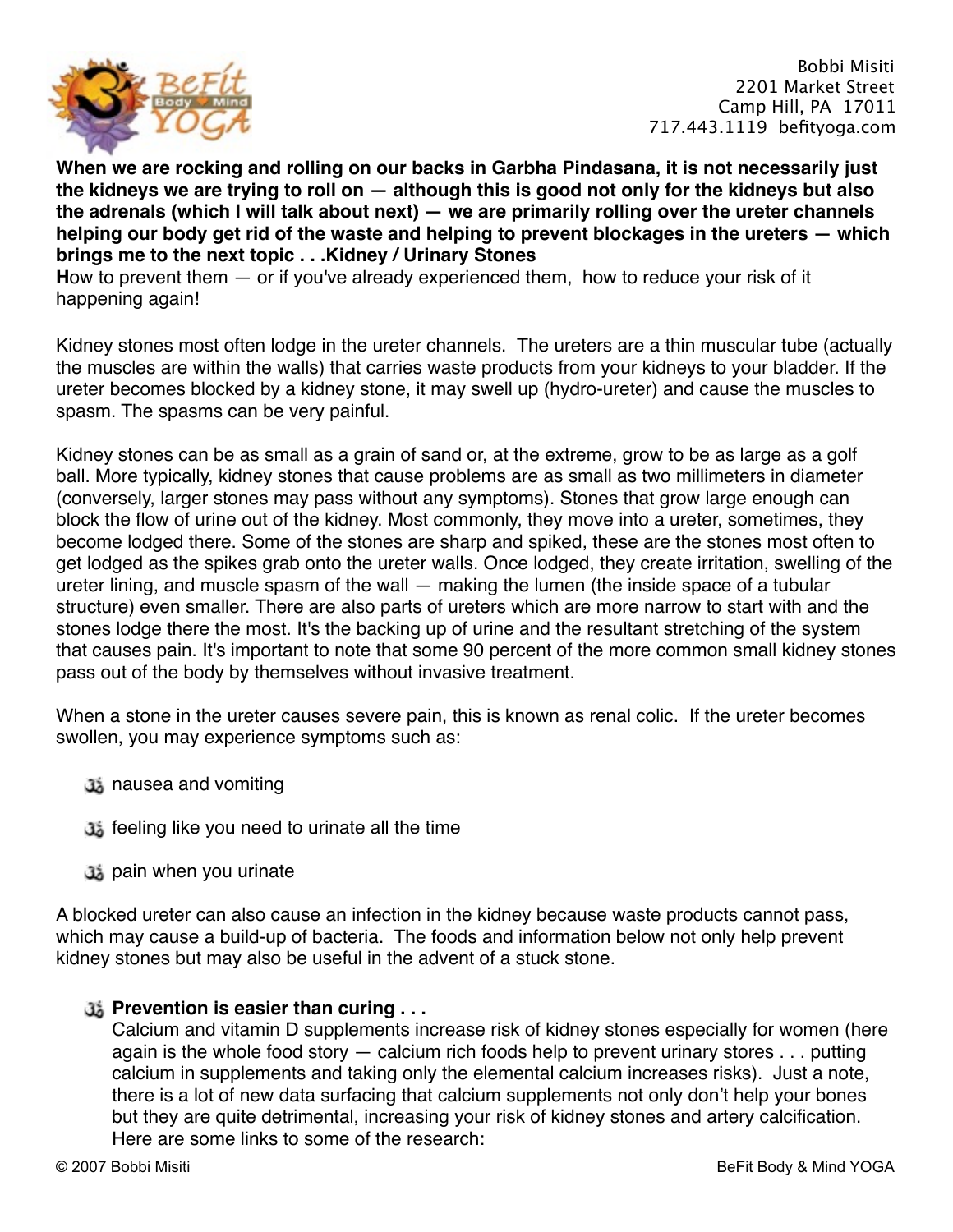

<http://chriskresser.com/calcium-supplements-why-you-should-think-twice> [http://www.sciencebasedmedicine.org/calcium-supplements-and-heart-attacks-more-data](http://www.sciencebasedmedicine.org/calcium-supplements-and-heart-attacks-more-data-more-questions/)more-questions/ <http://www.greenmedinfo.com/blog/how-too-much-calcium-can-break-your-bones> <http://www.medscape.com/viewarticle/812233> [http://www.npr.org/blogs/health/2013/02/25/172876965/most-people-can-skip-calcium](http://www.npr.org/blogs/health/2013/02/25/172876965/most-people-can-skip-calcium-supplements-prevention-panel-says)supplements-prevention-panel-says [http://www.greenmedinfo.com/blog/confirmed-lower-your-bone-density-lower-your-breast](http://www.greenmedinfo.com/blog/confirmed-lower-your-bone-density-lower-your-breast-cancer-risk?page=1)cancer-risk?page=1 [http://articles.mercola.com/sites/articles/archive/2009/07/18/the-milk-myth-what-your-body](http://articles.mercola.com/sites/articles/archive/2009/07/18/the-milk-myth-what-your-body-really-needs.aspx)really-needs.aspx

- o Basically calcium supplementation does not only promote kidney stones it has been connected to artery calcification! And furthermore the very reason people take calcium — for their bones — is also detrimental. As it turns out calcium supplementation makes your bones brittle albeit a bit thicker. What we want in our bones is tensile strength protein provides this — not calcium. Adding further insult is that many calcium supplements are made from waste calcium that is loaded with toxins and calcium can interfere with digestion making it even harder to absorb nutrients . . . Data is now confirming what we have been told was not effective . . . that is **we can get all the calcium we need from foods — NOT dairy foods though . . . greens especially, and fermented foods :)** Just because you are dumping all this elemental calcium in your body does not mean your body is going to use it to build your bones . . . .
- Soy. and high protein diets also increase your risk of kidney stones.

Preventative measures:

- 2 popular probiotics may reduce or help to break down kidney stones, they are Lactobacillus [case and Bifidobacterium breve. study posted at: http://www.greenmedinfo.com/article/](http://www.greenmedinfo.com/article/lactobacillus-casei-and-bifidobacterium-breve-reduce-urinary-oxalate-excretion) lactobacillus-casei-and-bifidobacterium-breve-reduce-urinary-oxalate-excretion Studies are pointing to lactic acid bacteria (LAB) degrading oxalate in the intestinal lumen, reducing urinary oxalate excretion.
- Citrus fruits We also know that low amounts of citrate in your blood predispose you to kidney stones. Lemonade therapy or orange juice is a natural no side effect way to increase your citrate levels in your blood and reduce your risk of kidney stones.
- Mineral water rich in calcium, magnesium and bicarbonate also has a positive effect on reducing the risk of recurring kidney stones.
- Omega3 fatty acids help to prevent formation of kidney stones.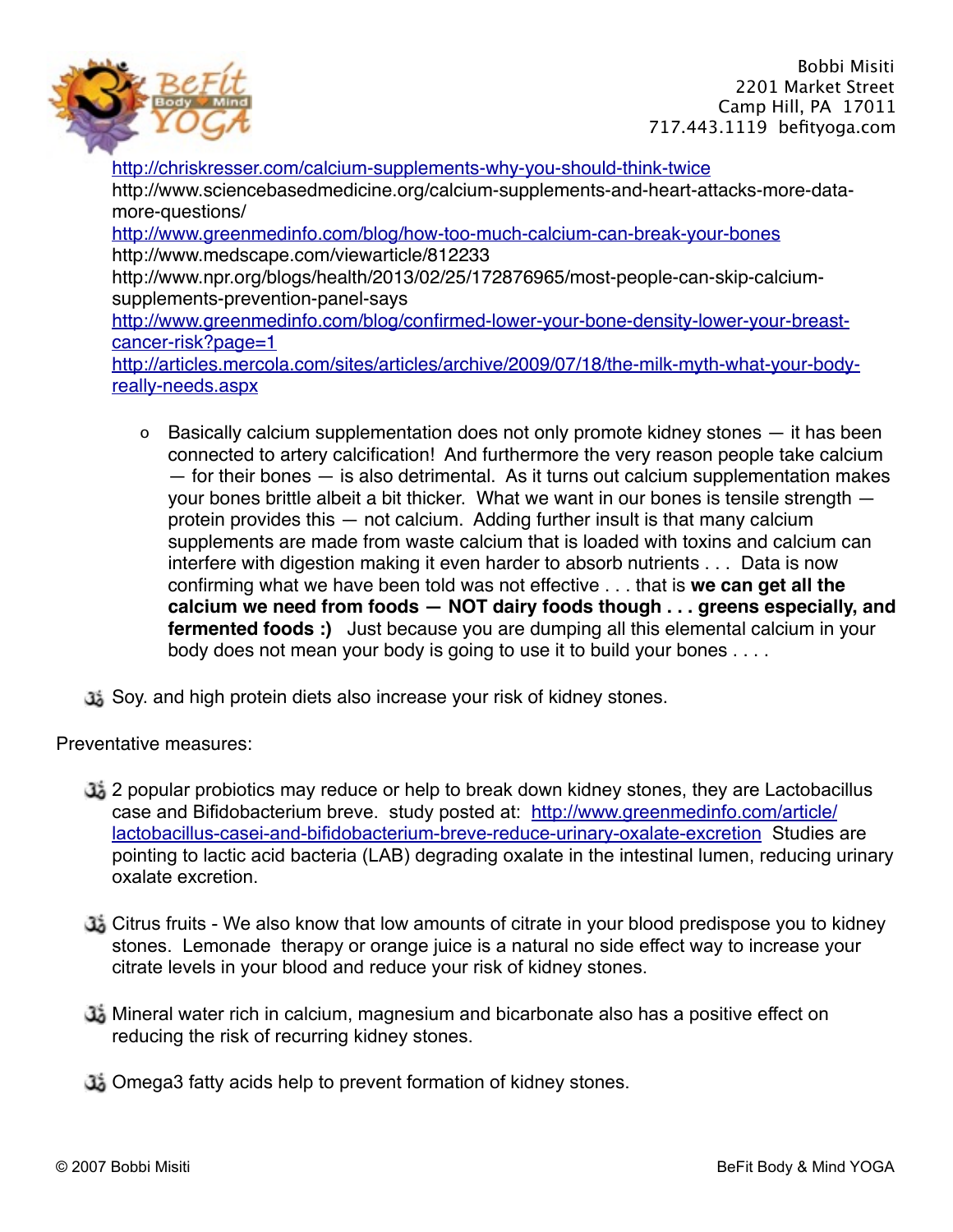

[The ayruvedic herb, kulattha may be better than meds in treating kidney calcification: http://](http://www.greenmedinfo.com/article/ayurvedic-herb-kulattha-superior-potassium-citrate-treating-kidney) www.greenmedinfo.com/article/ayurvedic-herb-kulattha-superior-potassium-citrate-treatingkidney

Other substances that have been researched to help prevent or treat kidney stones:

- Coconut water! Treatment with coconut water inhibited crystal deposition in renal tissue as well as reduced the number of crystals in urine. Furthermore, coconut water also protected against impaired renal function and development of oxidative stress in the kidneys. The results indicate that coconut water could be a potential candidate for phyto-therapy against urolithiasis.
- Pomegranate juice
- Plantain a weed growing in your backyard . . .
- Hibiscus
- Evening primrose



#### **Garbha Pindasana and Rolling on your Back**

While there is no proof that rolling on your back prevents or breaks up painful kidney stones (although medically they have a device they attach to your back that pounds away at the stone trying to break it

up . . .), **rolling on your back does help move wastes from your kidneys to your bladder where you can rid it from your body more easily.** And maybe in the process help pass wastes before they have a chance to form into a kidney stone.

**For the rolling motion**, I have been told to roll directly on the spine as this helps to align the vertebrae — some people like to roll on either side of the

spine to get more pressure on the tissues that are around the spine. I think either can be useful — maybe doing a little of each in your practice is the most beneficial.



The rolling motion on your back massages your adrenals helping to cleanse and balance your **Adrenals**.

Hormones . . . Our endocrine system . . . I have been avoiding addressing the hormonal system as this area is not well documented by science! We really don't understand the endocrine system. We are just now realizing most of our organs secrete hormones -- not just the 7 glands/organs in the body we thought were responsible for our hormones.

But now is the time, I can't avoid it any longer. Garbha pindasana does effect our adrenals, as does rest pose, forward bending, backward bending, and twisting . . . So I think I will tiptoe into our endocrine system by first looking at our adrenals.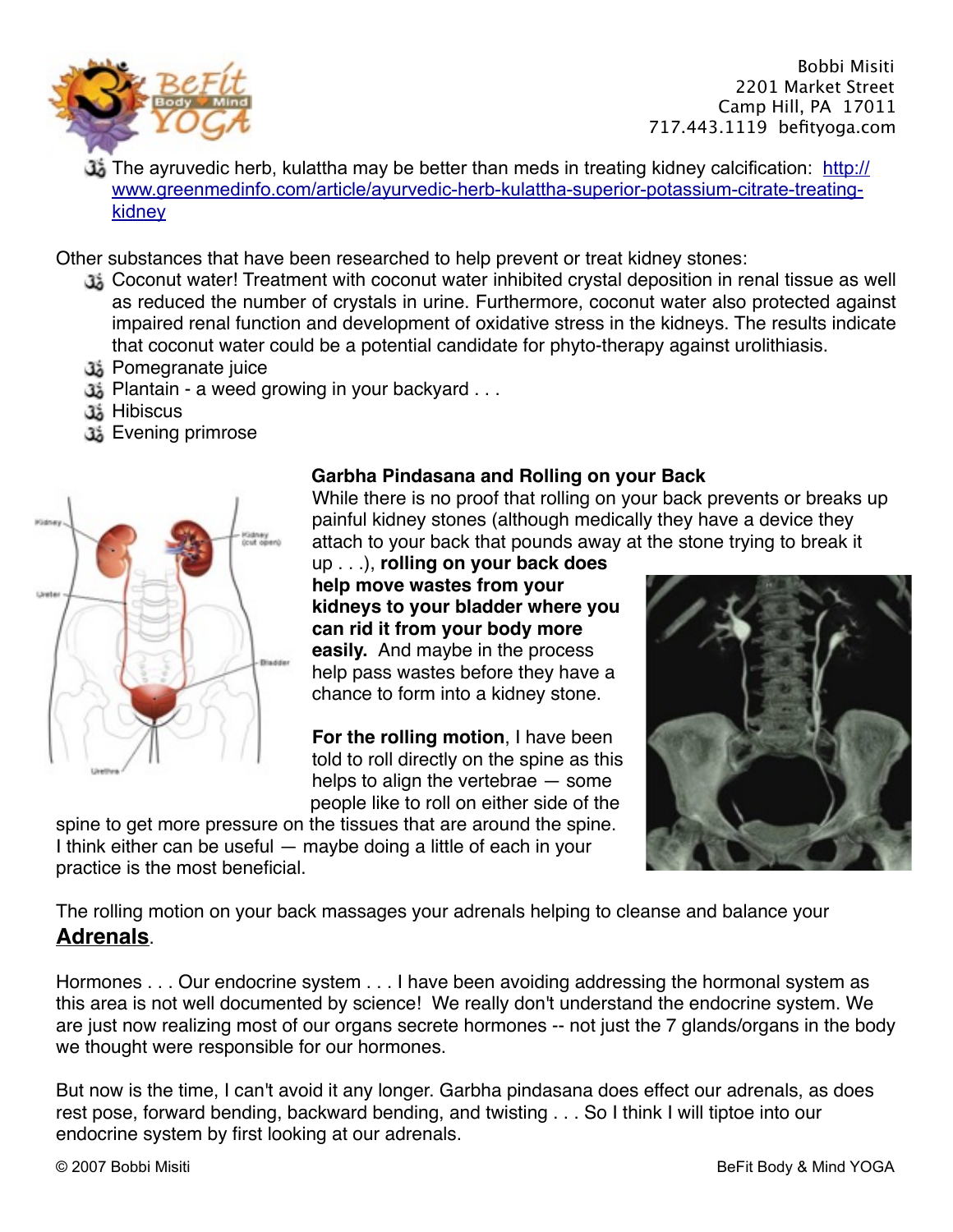

We are only just now learning about our adrenals, until recently we were treating adrenal dysfunction based on research from the 50's by Hans Seyle. The father of stress ... In his time he was an innovator and won a Nobel peace prize. His research outlined 7 stages of stress leading to adrenal fatigue --however brilliant that was at the time ... stress leading to adrenal fatigue is not quite so predictable and varies with each individual

Our adrenals are small crescent shaped (or thumb shaped) glands that sit atop each kidney. Our adrenals are our main tool for stress.



Kidney

They are small but mighty, they secrete over 50 hormones — or chemical messengers that communicate with your brain, immune system, and metabolism (hormones affect every function, organ, and tissue in your body directly or indirectly).



The main adrenal hormones are responsible for

 the release of adrenaline and noradrenaline (aka epinephrine and norepinephrine) neurotransmitters and hormones with similar characteristics — they vasoconstrictor our blood vessels reducing blood flow, to the areas our body does not need it for immediate survival.

the release of steroid hormones like cortisol, and sex hormones

I am going to focus on stress, adrenaline, and cortisol. So it has been said that stress is the root of all disease .... Maybe so, but

certainly it exacerbates any pre existing condition we currently have or are in the process of ramping up our immunity to destroy.

# **STRESS AND OUR ADRENALS**

Our bodies are meant to operate most of the time in our parasympathetic nervous system. Short times of stress are not bad, and rather needed (short-term increases in cortisol are critical for survival). **They promote coping and help us respond to life's challenges by making us more alert and able to think on our feet — rushing blood to our brain, heart, and muscles — and then dampening processes like digestions, immune system response, and other functions that are not needed for immediate survival**) so to marinate in stress hormones throughout most of our day is setting a chain of unfavorable events in our body beginning with over stimulation of our sympathetic nervous system.

# **Under the stress response**:

- Your heart rate increases
- **J** Your lungs take in more oxygen © 2007 Bobbi Misiti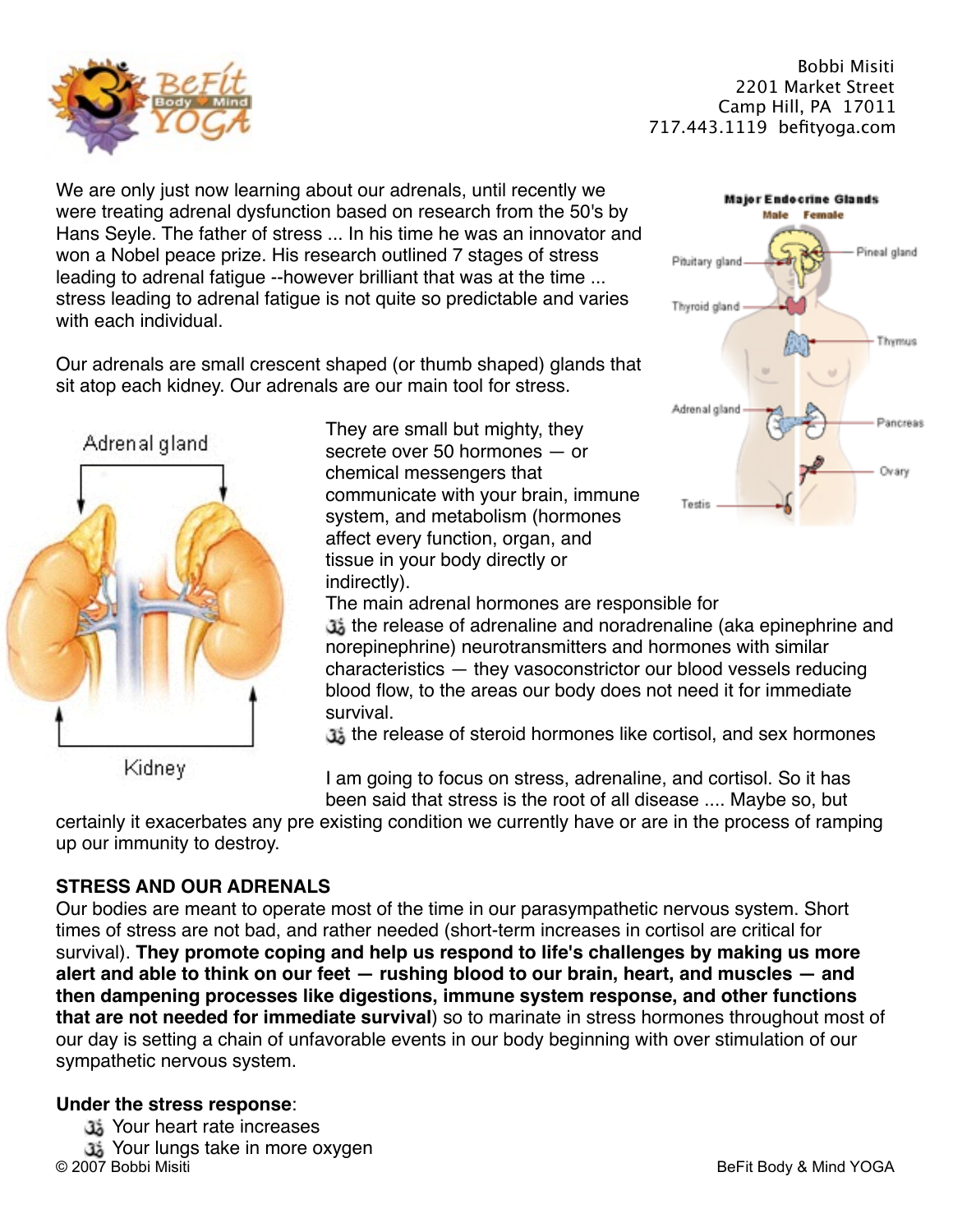

- You get dry mouth and/or cold sweats, maybe a racing heart,
- Shallow breathing which slows down the digestive tract and diverts blood flow and body energy from our organs to fight or flight and stimulates the release of adrenaline.
- Parts of your immune system become temporarily suppressed, which reduces your inflammatory response to pathogens, your immune system is suppressed as your body sends energy to your muscles instead of your organs and immune system so you can run to save your live.
- When stress becomes chronic your immune system becomes less sensitive to cortisol released by your adrenals, which also heightens the inflammatory response. Cortisol is antiinflammatory which is why you get injected with it when you have pain and inflammation in various tissues, marinating in cortisol all day makes it less effective in your body.

Stress shuts down the part of your brain that regulates mood, short term memory, planning, organizing, behavior, and not to mention making good judgments! You don't want to be spending most of your day in this mindset!

Stress in the moment requires swift reaction with little time for thought (for example you're driving down the highway and suddenly see a car coming at you . . .). Studies show when we are stressed we have about 20 seconds to make a decision . . . not enough time to think through a matter and respond in the best way.

**When we are operating under the influence of our parasympathetic nervous system we are calm, rejuvenating — in our rebuild and repair body operations, have a slower breathing rate, slower heart rate, lower blood pressure, our organs function optimally, and we have time to think through a response or reaction.** As soon as we "come down" from the stress response, our body starts rebuilding and rejuvenating — you want to come down from your stress so your body can do this!

Stress releases cortisol into your system to give you energy to go and fight — or whatever! When you are frequently stressed your cortisol levels can become chronically elevated. Stress does not need to be real — **imagined stress is just a dangerous as real stress**! Let me say that again in a different way — if you are listening to the dramas in your head, you will set in motion the stress response in your body even if you are not having a "real" stressful situation . . . (This is one of the reasons meditation is so effective for stress.)

Also of importance here -- choose your company wisely. **Empathetic stress is real**. Of course there are studies ... That show we take on the stress of those around us, even if we don't know them, if we observe them in stress we feel it too. And of course even more so when it is a loved one who is stressed. This also stretches to what you watch on tv. Cnn to violent/drama movies, to soap operas all effect our adrenals and stress levels. **Learning to use feel good movies and books during relaxation instead of drama movies and news — and/or distance your self from family drama and friends who are drama queens will improve your own stress levels.**

**So before I give you the bad news about what excess stress does to you** I have to pause and explain two points . . . first of all if you believe stress is not detrimental to your health it is less so . . .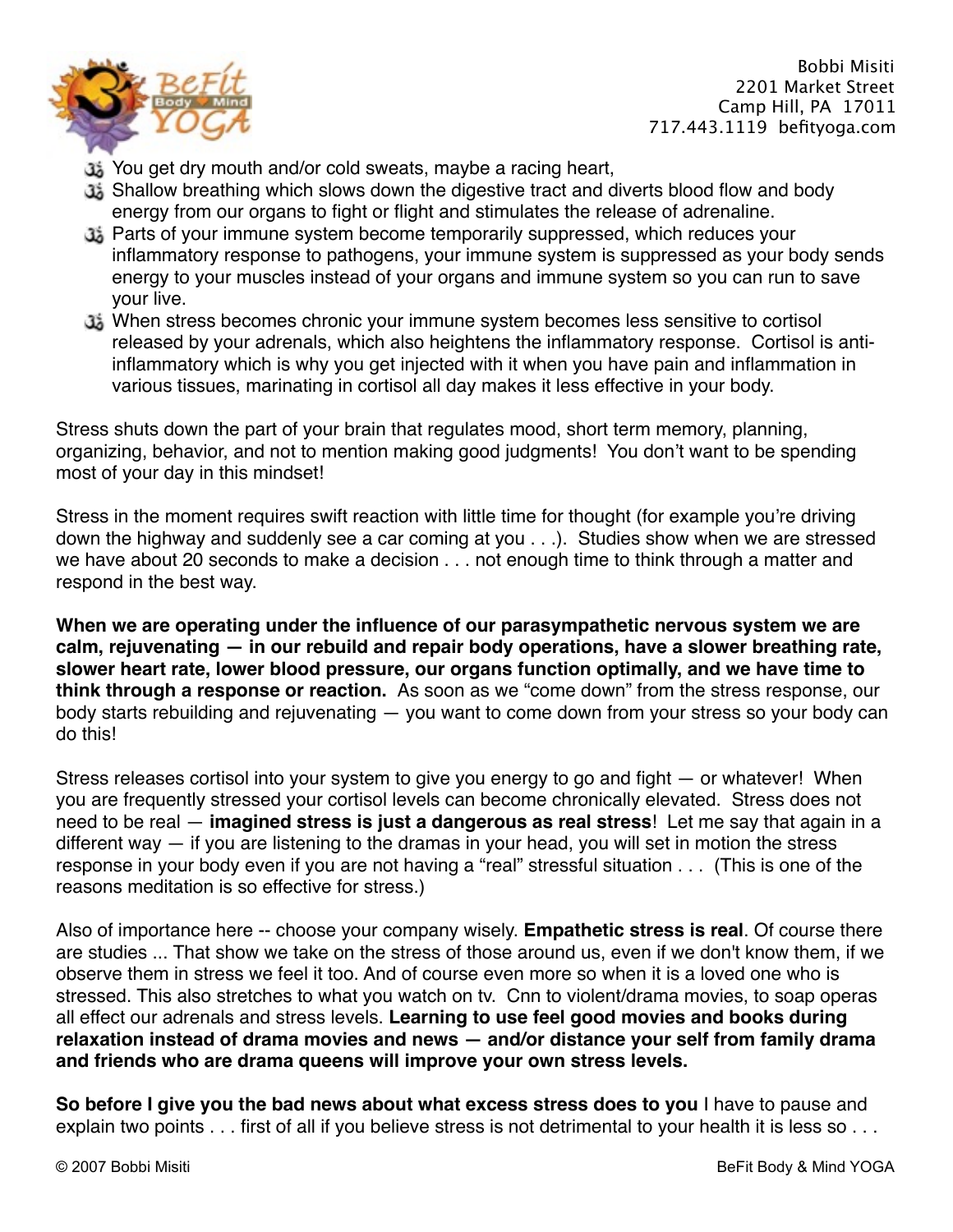

so how much do I tell you? Well I do believe the cat is out of the bag on that one as most of us already know stress takes a toll on our health.

Second point, stress is not that hard to release! Ever have a bad day, feel stressed over something . . . then viola! . . . the phone rings. Its an old friend or a funny story or someone calling to make some plans for something fun . . . Suddenly your stress lifts. It does not even require someone from outside of ourselves to do this, **you can simply change what you are thinking to a happy or hopeful thought and release your stress**!

Dr. Alan Christianson, another functional medicine dr. I have listened to stated a British study (Whitehall II study: [http://www.ncbi.nlm.nih.gov/pmc/articles/PMC3085201/\)](http://www.ncbi.nlm.nih.gov/pmc/articles/PMC3085201/) that followed and observed people while monitoring their cortisol levels. Those who were healthy but stressed otherwise (high cortisol) died sooner than "chilled out" people who smoked or had other heart disease risk factors! <http://www.integrativehealthcare.com/are-you-secretly-smoking/>**)**

Also a note on this study from my own experiences: Europeans smoke more than Americans, however they are more likely to roll their own cigarettes — this reduces the chemical load that is traditionally found in american made cigarettes. Also of note here is the herbicide sprayed on tobacco — polonium 210 — is what is responsible for lung [cancer, not the tobacco itself . . .http://articles.mercola.com/sites/articles/archive/2014/02/10/radioactive](http://articles.mercola.com/sites/articles/archive/2014/02/10/radioactive-fertilizer.aspx)fertilizer.aspx ) My guess is, if this same study was done on American smokers the results may be a little different.

#### **What cortisol does:**

**Cortisol not only is your main stress hormone, it also is responsible for waking you up in the morning and helping you fall asleep at night (with the help of melatonin).** Your cortisol levels are meant to slope throughout your day, they peak in the morning to help you wake up, and slowly drop all day so you can sleep at night. As we sleep our cortisol levels slowly rise to wake us up in the morning ....

**Cortisol and melatonin work together in a rhythm**. Your adrenals and cortisol work with your pineal gland and its secretion of melatonin to help us get good sleep. When cortisol peaks, melatonin plummets. When melatonin is down, cortisol is up. That's normal.

Stress will interfere with this rhythm and make it hard for you to fall asleep at night. Marinate in stress hormones all day and you disrupt this natural rhythm and mess with your sleep patterns. Melatonin primes your immune function and thus stimulates inflammation (for healing), while cortisol tends to dampen immunity and reduce inflammation (so you can deal with the "emergency" at hand) — so when you do not sleep well your immune system is not working throughout your body while you sleep scavenging up damaging bacteria . . .

Calcification of your pineal gland will also disturb your circadian rhythm. Your pineal gland is what is responsible for making your melatonin. When your pineal gland is calcified your melatonin production is reduced therefore disrupting your circadian rhythm and your cortisol levels. Fluoride and Calcium are two of main culprits of pineal calcification . . . more on this when I talk about inversions and the pineal gland in depth.

### **YOUR ADRENALS AND SLEEP**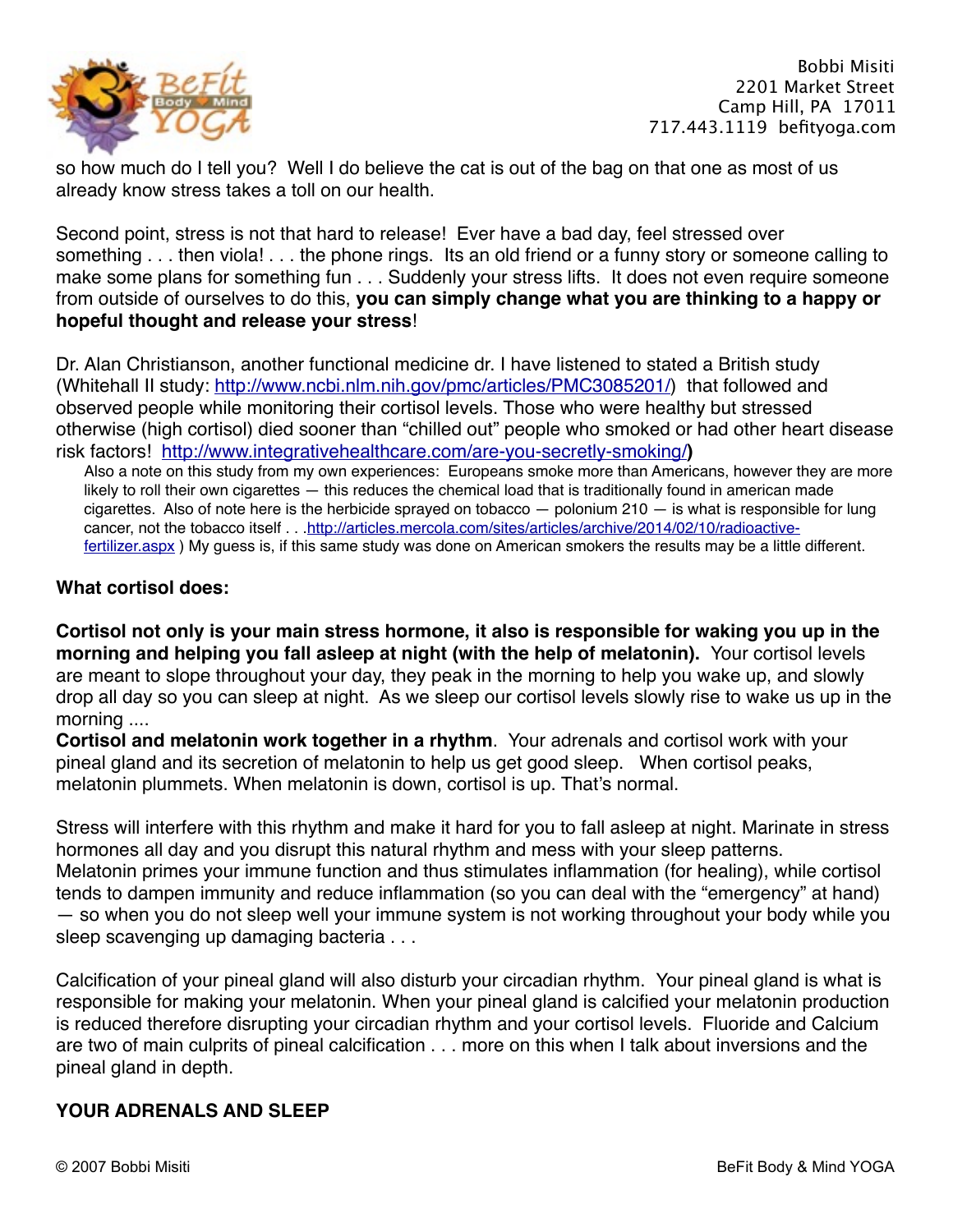

Sleep is an important part of our health, so important that someone once asked me in a workshop what I felt about getting up at 4am to do your practice . . . My response was as long as you are getting a good 7-8 hours sleep, 4am is fine if your body likes that time. If you are getting up at 4am after six hours of sleep or less then you are creating more disharmony in your body. Sleep first, then practice. Lacking sleep day after day after day has shown to make your brain shrink! This leads to dementia types of diseases. Lacking sleep chronically also messes with your blood sugars, makes you hungry all day long, and leaves you not operating at your best. Your adrenals need rest to reboot and rebuild your body, sometimes rest is the best thing you can do for stress induced adrenal fatigue. Your adrenals need sleep and rest.

**Cortisol is the primary adrenal stress hormone**, it is not a bad hormone, it serves many good purposes when in balance:

- Cortisol influences carbohydrate, protein, and fat metabolism again commanding when your body needs energy to run and fight or when you can relax.
	- o In chronic excess, cortisol can lead to metabolic disorder and immunosuppression.
- st Cortisol increases your blood sugar level in different ways to help you cope with an emergency: It increases your liver's production of glucose to send energy to your muscles
	- o Cortisol can also effect insulin levels as glucose will be sent to muscles to fight or flight instead of to organs for digestion or repair of your body. This is why high cortisol levels also effect your blood sugar
- Cortisol increases fatty acids in the bloodstream to be used as fuel for energy.
- Cortisol is largely catabolic in nature, meaning it can break things down. Cortisol breaks down glycogen to glucose for use to run and and fight.  $\ldots$  A little is necessary  $-$  too much is a problem. Too much cortisol in your system can lead to muscle wasting and brain/neuron wasting due to its catabolic function.
	- o However, cortisol is needed for certain anabolic, or building, functions, such as gut repair.
- steroid shots are injected into its why cortisol steroid shots are injected into inflamed and in pain tissues . . . just remember the other side of this . . . the catabolic action of cortisol is why Doctors will not give you repeated shots. I personally would avoid one at most costs as I saw some preliminary data showing cortisol shots interfere with your own bodies cortisol production. I have seen studies on cortisol level balance being the highest predictor for heart disease (whitehall II study).
- stability during stressful situations (when stability during stressful situations (when in balance).
	- o Therefore cortisol helps maintain resistance to stress -- when it is balanced! Meaning high in morning and sloping down to a night low for sleep.

We need a balance of cortisol in our blood stream -- just the right amount. Too much is a problem and too little is a problem.

Lets look at the physiology of what happens in our body when we feel stress  $-$  real or imagined  $$ for long periods of time:

### **Excess stress leads to excess cortisol leads to**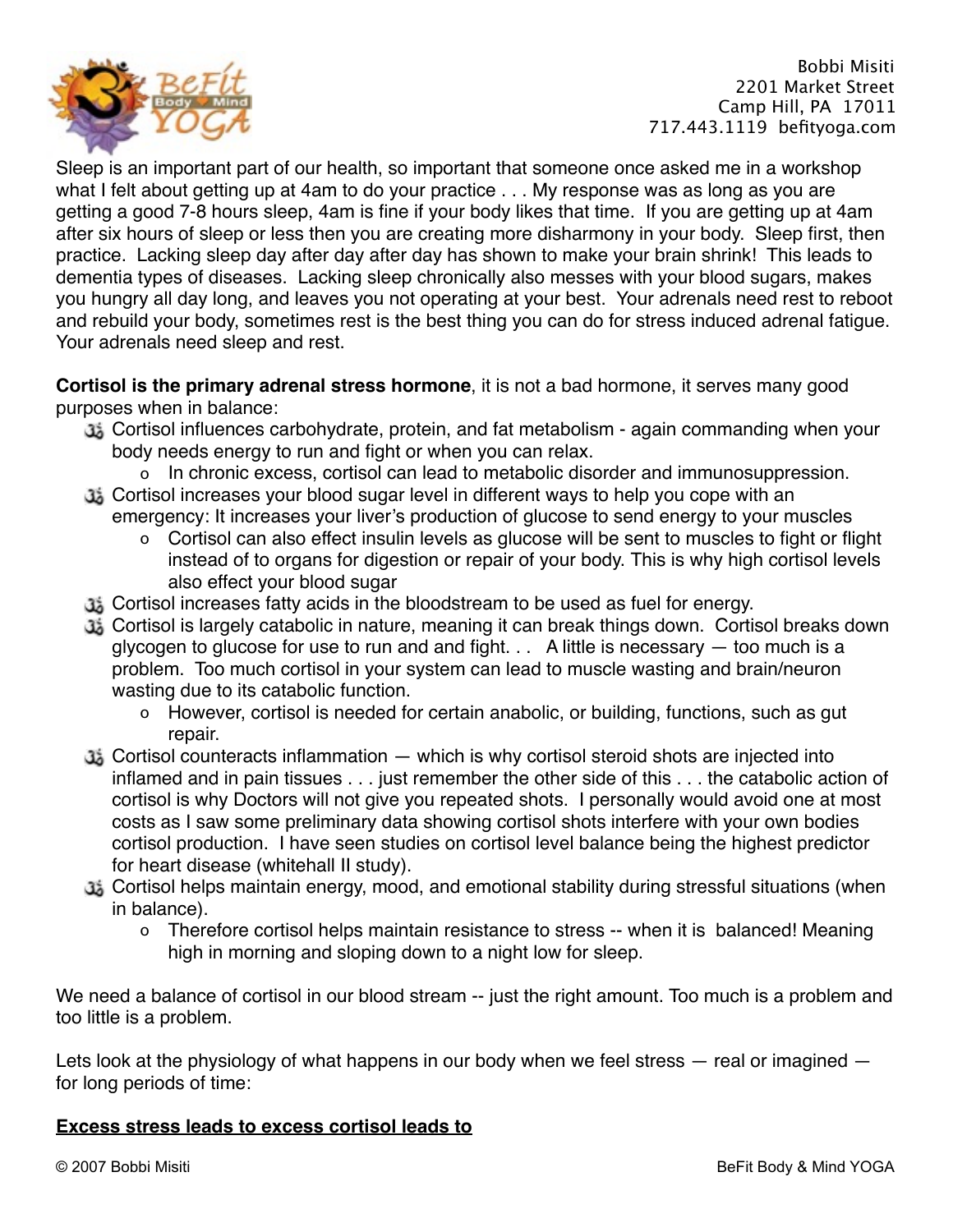

- لَّقْ Low libido when the adrenals are constantly putting out stress hormones they get depleted and turn to reproductive hormones like testosterone and progesterone because they quickly convert to adrenal hormones. This leaves you feeling less than desirable . . .
- Increased blood sugar levels When stress persists the adrenals stimulate the desire for more sugar for energy — this is hard on the liver and pancreas as they have to produce more insulin to keep our blood sugars in check. This can add blood sugar issues to your problems . . . if you would run and fight as we used to have to do when stressed we would use up many of these sugars in the blood . . .
	- o This process also adds to AGES (Advanced Glycation End Products) free radicals in our blood that make us age prematurely.
- Reduced ability to use protein leading to muscle wasting and heart fatigue. Protein is a rebuilding fuel, during times of stress your body is in survival mode, not rebuilding mode so your body does not effectively use protein when you are under the stress response. **This also effects your bones and leads to osteoporosis (p**rotein makes your bones stronger and more flexible.)
- Thyroid issues when all else fails, the adrenals will try to up-regulate the thyroid to increase metabolic activity with more thyroid hormone, only to exhaust thyroid function over time.
- Neurodegenerative changes in your brain that negatively impact short term memory -- what you want to say is just on the tip of your tongue but you can't quite remember it, forgetfulness, senior moments …
	- o Cortisol (from excess stress) has a corrosive effect that, over time, wears down the synapses responsible for memory storage and processing. It will affect your memory by causing a gradual loss of synapses in your prefrontal cortex — your hippocampus. This is the brain region associated with short-term memory. This is being seen at younger and younger ages! To the point Drs are just saying it is age related because it is prevalent. Not because it is natural! This decline is associated with senior moments .... Difficulty falling asleep, memory problems -- Forgetting where your keys are or where you parked your car, moodiness, difficulty in learning new information. http:// [www.huffingtonpost.com/jenny-c-evans/how-stress-is-literally-m\\_b\\_6064966.html?](http://www.huffingtonpost.com/jenny-c-evans/how-stress-is-literally-m_b_6064966.html?ncid=fcbklnkushpmg00000063) ncid=fcbklnkushpmg00000063
	- o Previous research has also linked chronic stress with working memory impairment. (<http://www.jneurosci.org/content/20/4/1568.full>) Other recent research suggests that stress may even act as a trigger for or speed up the onset of Alzheimer's disease, which currently afflicts about 5.4 million Americans, including one in eight people aged 65 and over.[\(http://www.alz.org/downloads/Facts\\_Figures\\_2011.pdf](http://www.alz.org/downloads/Facts_Figures_2011.pdf))
- Suppressed immune function When we are in our parasympathetic nervous system is when our body heals, repairs tissues, digests, regenerates. If we are stressed our body is preparing to put out energy to run or fight so energy does not go to rebuilding the body. Hence the negative impacts on our immune system.

When your cortisol levels are too low, your adrenals are not functioning well usually because they are getting burned out! You may feel :

- **di** Cold all the time
- Feel tired most of the time
- Not handle stress well

ئق<br>Frequently sick ©<br>© 2007 Bobbi Misiti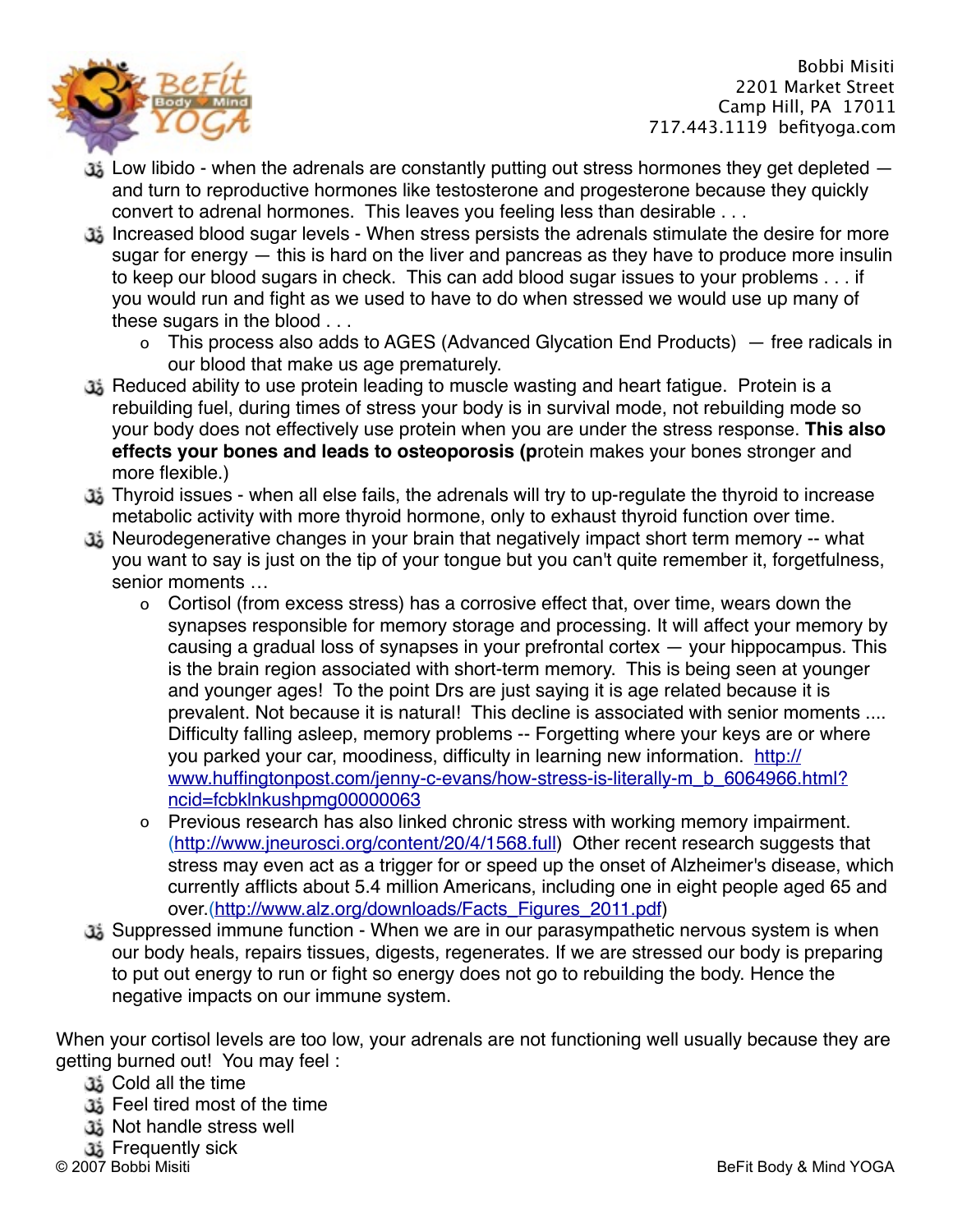

- Not sleep well
- **data** Low blood sugar issues
- **Chronic fatique symptoms**
- Low libido
- Menopausal symptoms
	- o **MENOPAUSE AND YOUR ADRENALS**

Many symptoms of menopause are really stressed out adrenals. As our ovaries stop producing estrogen the adrenals try to help by secreting estrogen in addition to other hormones. If we enter the perimenopausal stage with stressed out adrenals our mood swings, fatigue, and/or depression will be intensified. Stressful living makes menopausal symptoms worse and depletes our adrenals. Sadly during this time many women turn to coffee and sugar -- as we know coffee and sugar increase adrenal secretions -- momentarily giving us energy — then our energy levels crash and we crave caffeine and sugar setting us up for a viscous cycle.

If you experience some of the symptoms above, it may be time to address your adrenals . . .

In addition to the same symptoms that put too much cortisol in your bloodstream like burning the candle at both ends, not getting enough sleep, over-exercising or over -practicing (yes many "fit" people over do it!), listening to the dramas in your head, along with all the other normal work and family responsibilities that can stress us out . . . **other factors that harm your adrenals leading to not enough cortisol include:** 

- **eating lots of sugar and carbs**
- **too low cholesterol from statins or a strict low-fat diet,**
- **low iron**
- **leaky gut syndrome** (connected to many diseases!) Latest research is saying in any disease treat the gut first! This solves many diseases.
- **cortisol or steroid shots . . .** I saw some preliminary data showing cortisol shots tell your body you don't need to produce cortisol since it is coming in from the outside.

If you have symptoms of low cortisol levels:

- Check your iron. Your adrenals need iron to produce cortisol.
- Eat fermented foods
- Get tested for inflammation (see if there is an underlying issue in your body).
- Eat more saturated fats in the form of grass fed ghee and butter, coconut oil, and other fats from nuts and seeds to avocados to olive oil
- di Eat more vegetables

When cortisol is chronically depressed, there's a particular supplement called **licorice root extract** (not the candy!), also known as glycyrrhizin (yashi madhu (Sanskrit)) that can help preserve the halflife of cortisol and help extend its activity. It doesn't affect actual cortisol production but rather helps maintain what little cortisol happens to be available and allows your body to use it more effectively.

If your cortisol levels are out of balance, your body will crave sugars and breads — but it would be better for you to switch to a fat based diet with lots of vegetables.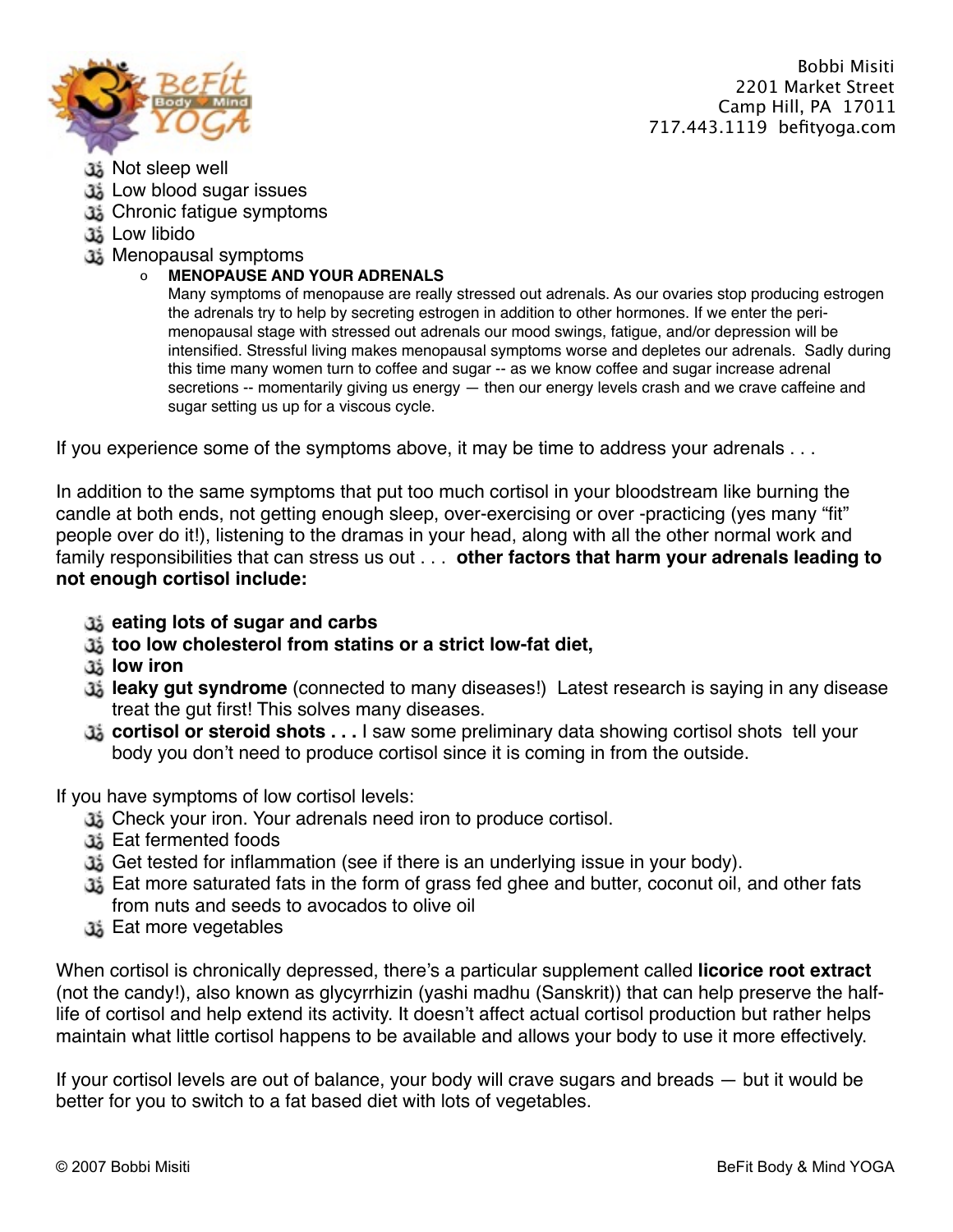

### **YOUR ADRENALS AND YOUR BRAIN - This is in your control . . .**

Your brain tells your adrenals when you need cortisol and when you don't -- in other words your brain tells you when you are stressed and when you are not. This is why what you think becomes your reality ... If you think your stressed even if you are not in an emergency -- you are stressed ….

Your brain controls your adrenals — instead of treating adrenal exhaustion it may be more beneficial to treat the brain and the gut first. Adrenal burnout is your brain turning down the alarm button . . . **It is your brain that controls your stress**, for example; you are walking down a dark street at night, you hear footsteps coming up behind you . . . this sets off your stress response — your senses heighten — you hear better your eyes dart about, your body picks up your pace preparing to run if necessary, your mouth gets dry and your palms sweaty . . . in the next moment you hear your friends voice call out to you . . . STRESS GONE in about 10 seconds . . . your body's systems return to normal and stress symptoms are gone :) **You can do this switch at will as soon as you realize you don't need to be in your stress response!**



**You want to be able to control your stress, using your brain is a good way to do this**. There are some tools that can help us use our brain to turn down the stress response — as we all have experienced this is easier said than done! Here are some tools to help:

- Exercise . . . The interesting point here is, thankfully, you don't have to do hour long exercise sessions, just 5 minutes bursts throughout your day have the biggest effect on enhancing mood and combatting stress. (Barton, J., Pretty, J. (2010) "What is the Best Dose of Nature and Green Exercise for Improving Mental Health? A Multi-Study Analysis." Environmental Science & Technology. 44: 3947-55.) It is a lifestyle . . . Find little ways all day long to get bursts of movement that elevate your heart rate briefly . . . stand and work — do a standing pose for 2 minutes while you work, park farther away and briskly walk to your destination (this gets you precious outside time too!), run up the stairs, start a garden, get a clothesline and save on energy as well (no one in Europe has dryers!) . . .
- **Latest research is showing our food sources are also largely responsible for this decline in our hippocampus!** Higher blood sugar levels — too much sugar and carbs primarily make our brain unhealthy and inflamed — Making it more challenging for us to use our brain to control our stress.
	- o Processed, nutrient deficient foods, too many sugars and breads, not enough fat. Bad food is also associated with inflammation (from your body trying to recover from the bad food) of another important part of our brain that reacts to stress:
- is Inflammation is a cause of degeneration of the part of our brain that sits upon our brain stem (mesencephalic midbrain), this part of your brain produces adrenaline for use by your brain and nervous system. **This mid-brain part of your brain controls the amplitude or strength**  BeFit Body & Mind YOGA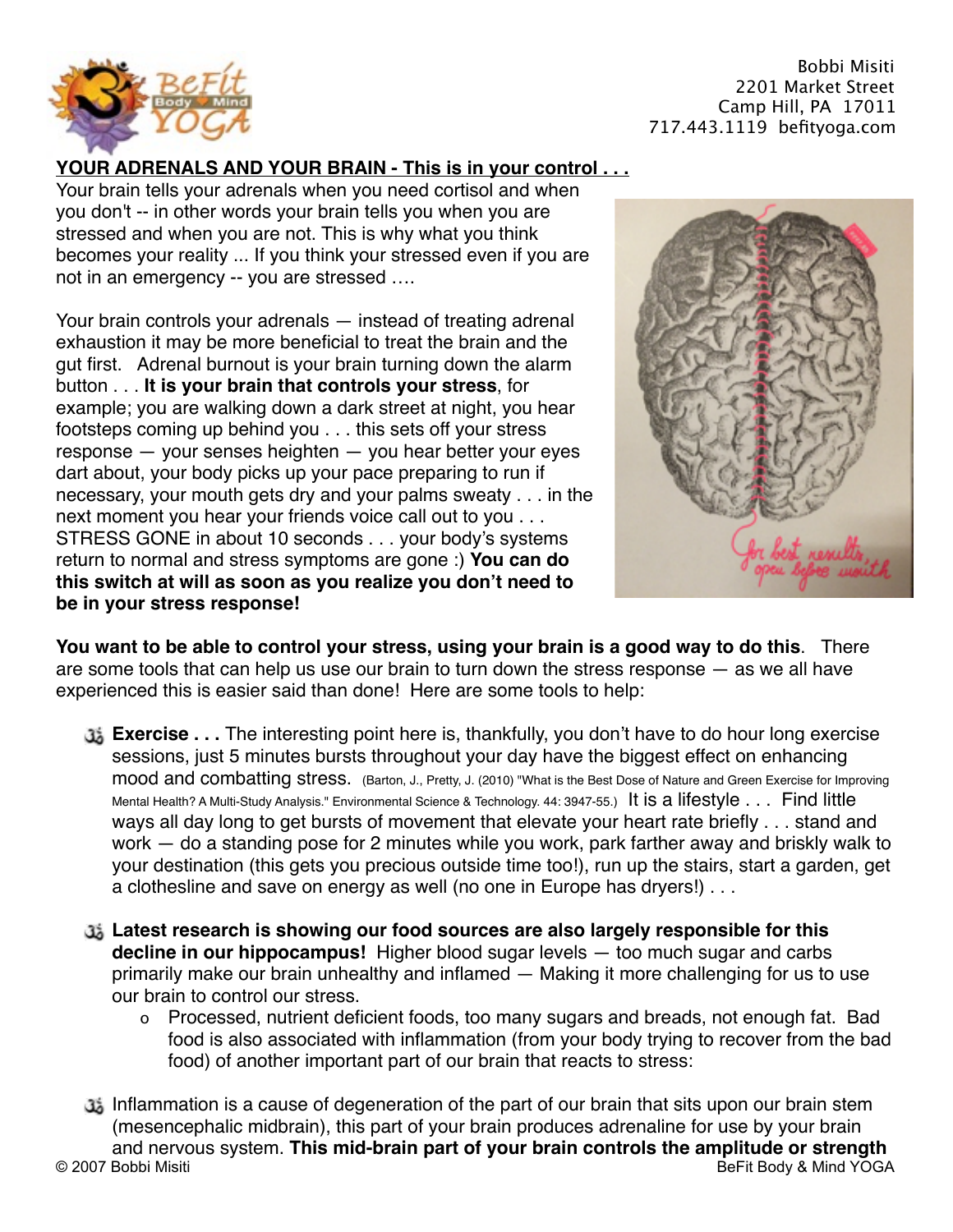

**of your adrenal/cortisol response**. Meaning, if this part of your brain is inflamed you **over react to stress**, make a big deal of little issues and have a hard time letting them go.

Foods that help your brain stay in balance and detoxify:

- Vegetables with lots of folic acid and B vitamins (greens, cabbage, brussel sprouts, beets, asparagus)
- Fermented foods
- Eggs (choline in the yolks)
- Magnesium Leafy greens and Epsom salts baths are good sources of magnesium. Magnesium replaces aluminum in your body, detoxes and stimulates your parasympathetic nervous system.
- Cholesterol! 25% of the cholesterol in your body is in your brain.
- Omega3 (walnuts, chia, flax)
- Fat
- Vitamin D (Sunshine :)

Exercise, Food, and Meditation, are your best brain enhancers!

**Meditation** is tool that shows immediate improvement in your brain. And the good news is — you don't even need to be a good meditator! Just sitting and breathing everyday for as little as 5 minutes shows big benefits :) (http://lifespa.com/nobel-prize-winner-studies-meditation/?

[utm\\_source=article&utm\\_medium=email&utm\\_campaign=nobelprize&inf\\_contact\\_key=54b9e2c9b10af69c3a83ab12cb870d9702bac36b9facb4e518b87](http://lifespa.com/nobel-prize-winner-studies-meditation/?utm_source=article&utm_medium=email&utm_campaign=nobelprize&inf_contact_key=54b9e2c9b10af69c3a83ab12cb870d9702bac36b9facb4e518b874151a6d4e43) 4151a6d4e43)



**Deep breathing with a slow exhale is the best therapy in this case**. Taking in a little co2 in this process seems to be helpful. This is because stress makes us over breathe, hyperventilate, and/or breathe through our mouth which increases the stress response even further.

**Stress tends to depress GABA** production (gamma aminobutyric acid — a neurotransmitter released into our body with meditation and deep breathing.) GABA is best known for stabilizing mood disorders. Anxiety, tension, insomnia and epilepsy are related to low levels of GABA. <http://www.ncbi.nlm.nih.gov/pubmed/20722471>

**The mid-brain — that sits on your brain stem — is directly connected** 

**to the gut through the vagus nerve**, a unique information highway unique to mammals that begins at the top of your spinal cord and extends to your gut. The brain and the gut are always connected.

**Our vagus nerve is our gut brain connection; what is going on in your gut effects your brain!**

If symptoms associated with stress are chronic, conditions such as gastrointestinal infections and severe dysbiosis (gut microbiology disruption) result — **or even could be at fault** (which came first?). Unhealthy imbalances in your GI microbiome (gut bacteria) certainly impact the brain through the vagus nerve and the brain's capacity to manage stress, as well. **What happens in the gut most decidedly influences what happens in the brain and vice versa**. You can be tested for the presence of many forms of dysbiosis (i.e., imbalances of gut bacteria).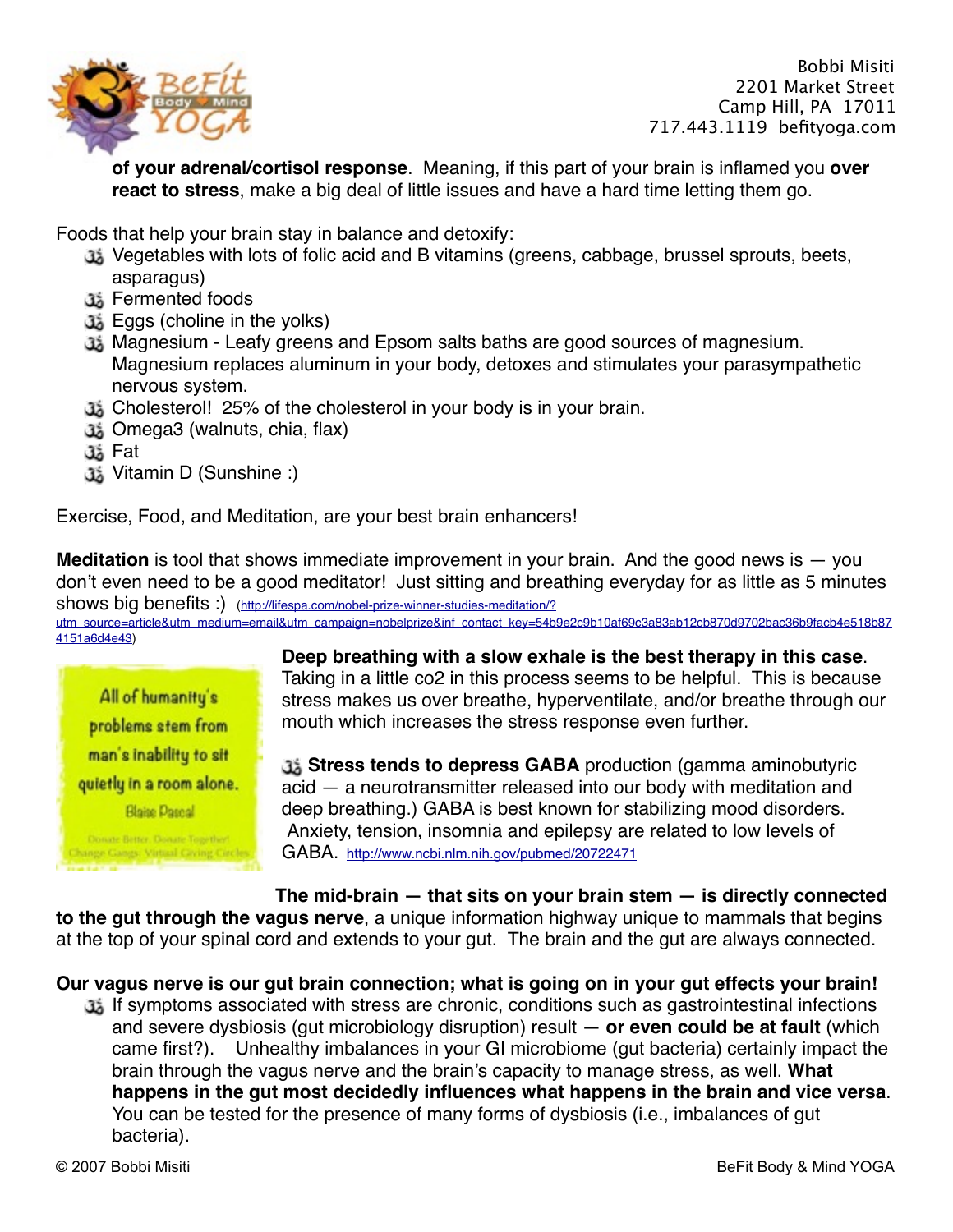

To keep our GABA production balanced

- d: Meditation
- da Deep breathing
- Exercise throughout the day
- **Eat fermented foods and probiotics**
- Earthing will improve the damage done by inflammation to this part of your brain and improve your GABA levels.

# **BANDHAS! When you can't get your brain to cooperate . . . try your bandhas.**

Both Mula and Uddiyana bandha are scientifically designed to put pressure on specific nerves — the pelvic splanchnic nerve and the vagus nerve in our gut — that are connected to our parasympathetic nervous system. This helps us to switch from our stress response to our rest and rebuild response.

Also another point on your body that stimulates your para-sympathetic nervous system is your lips, touch your finger to your lips as if you were going **"shhhh". And gently rock** . . . suddenly you feel more relaxed. Try it!

# **ASHTANGA YOGA AND YOUR ADRENALS**

Massaging the adrenals everyday with yoga asanas will recharge and balance them. Garbha PIndasana directly massages the adrenals, but most of our practice restores the adrenals:

# **REST POSE :) is for the adrenals** ....

- standing poses stimulate them
- inversions recharge them
- twisting postures and back bends wring them out improving their function and aiding in their release of hormones
- forward bends soothe them.
- However **the best pose for the adrenals is rest pose**, a nice long supported rest pose is important. It is even more important if you are juggling a full time job, kids, household chores, aging parents, etc.

And it is important to relax in the poses! Do your "exercise" in the sun salutes, standing poses, vinyasas, arm balances, jumps, etc. But don't let this be all your practice is. **RELAX in the poses don't try to push or pull your body anywhere it is not easily going.**

Remember in your practice to keep it in perspective. Don't let your ashtanga practice add to your stress load. **Your practice each day should make you feel good; doing intense full practices 6 days per week may add to your adrenal overland, it's ok to have half practices, gentle practices, or shorter practices some days.**

**And remember your bandhas to help keep you in your parasympathetic nervous system.** You can choose if you want your practice to destress you or stress you out. If you are pushing and pulling and working too hard you are creating cortisol and adrenaline in your practice. If you relax, breathe deep, and pull away from your thinking mind you will create more GABA, and the feel good endorphins that naturally come with exercise. **Make every practice feel good**.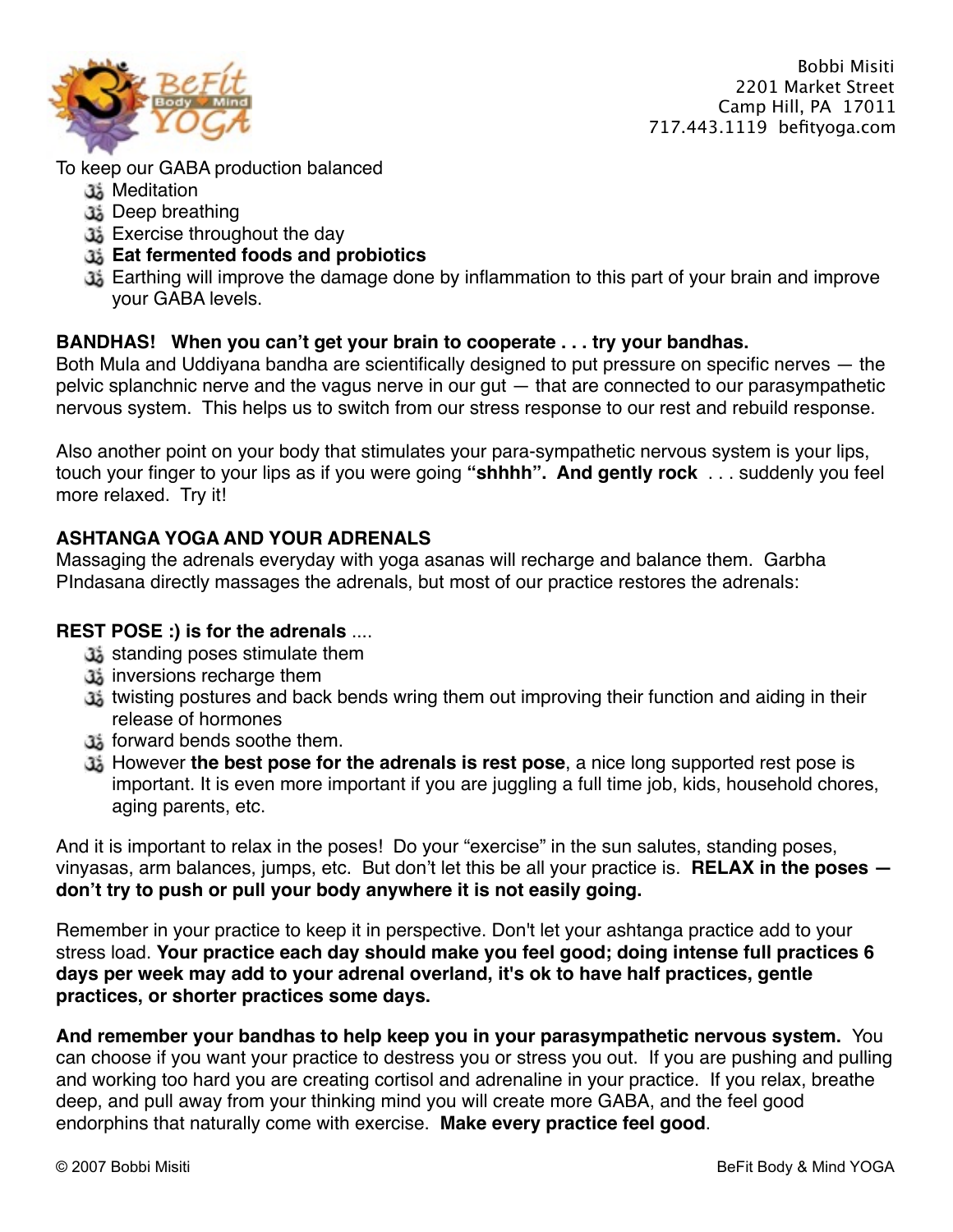

#### **Preventing adrenal fatigue is easier than curing adrenal fatigue . . . WHAT YOU CAN DO ABOUT STRESS AND CORTISOL! — Preventative Methods**

Remember . . . stress is what you are thinking! Be careful not to walk around as if there are tigers everywhere . . . the bill in the mail is a tiger, work drama is a tiger, family can be a tiger . . . if you are finding lots of tigers in many different areas of your life it might be time to relax . . .

Rest when you feel tired! When you feel tired in the afternoon don't have coffee for a pick me up . . . instead listen to your adrenals and take a 20 minute nap . . . pushing yourself through tiredness with caffeine and sugar is a sure fire method to set you on your way to adrenal dysfunction . . . If you do have adrenal issues you do need to be very careful with sugar and caffeine.

Sunlight! - At least a half hour per day. Sunlight helps your body regulate your circadian rhythm and balance your cortisol and melatonin.

Sleep! - Sleep at least 7-9 hours each night . . . more on sleep to come in a later month.

Stay Hydrated.

Meditation or stress reduction program - take a few quiet moments to yourself each day. Many people, parents especially, have no time to themselves in an average week. 5 - 20 minutes once or twice per day is adequate.

- Is really about quiet time. Noise stress is huge in our lives, having some quietness reduces stress that we are sometimes not even aware of.
- It's ok to think. Bubbles coming up that need to release ...

Deep Breathing / Pranayama - Breathe through your nose all day long. When you feel stress, take a longer exhale (about double your inhale). When you sit down to work; start by taking a few slow deep breaths as we do in Padmasana.

Movement throughout your day and exercise - Yoga / Sun Salutations: A few rounds of this simple yet profoundly effective flow of postures that alternately contract and expand the spine will help boost energy by using the body's own prana, or life force, to circulate energy rather than tapping the adrenals once again. Do standing poses while you work . . . Try not to sit for longer than 15 or 20 minutes, fidget, sit like a yogi, try to make a standing work space too, get out side frequently even just for short periods.

Minimize Stress . . . Remember the big picture . . . what is really important? Two of my favorite quotes:

**What other people think of you is none of your business**. Actually one of the best stress strategies is just to **mind your own business** . . .

Avoid negative people and negative self talk, your *environment* is one of the most important components. Be kind to yourself. Try to avoid saying negative things about yourself and others. It is important to choose to be around positive people and stay positive about yourself as well.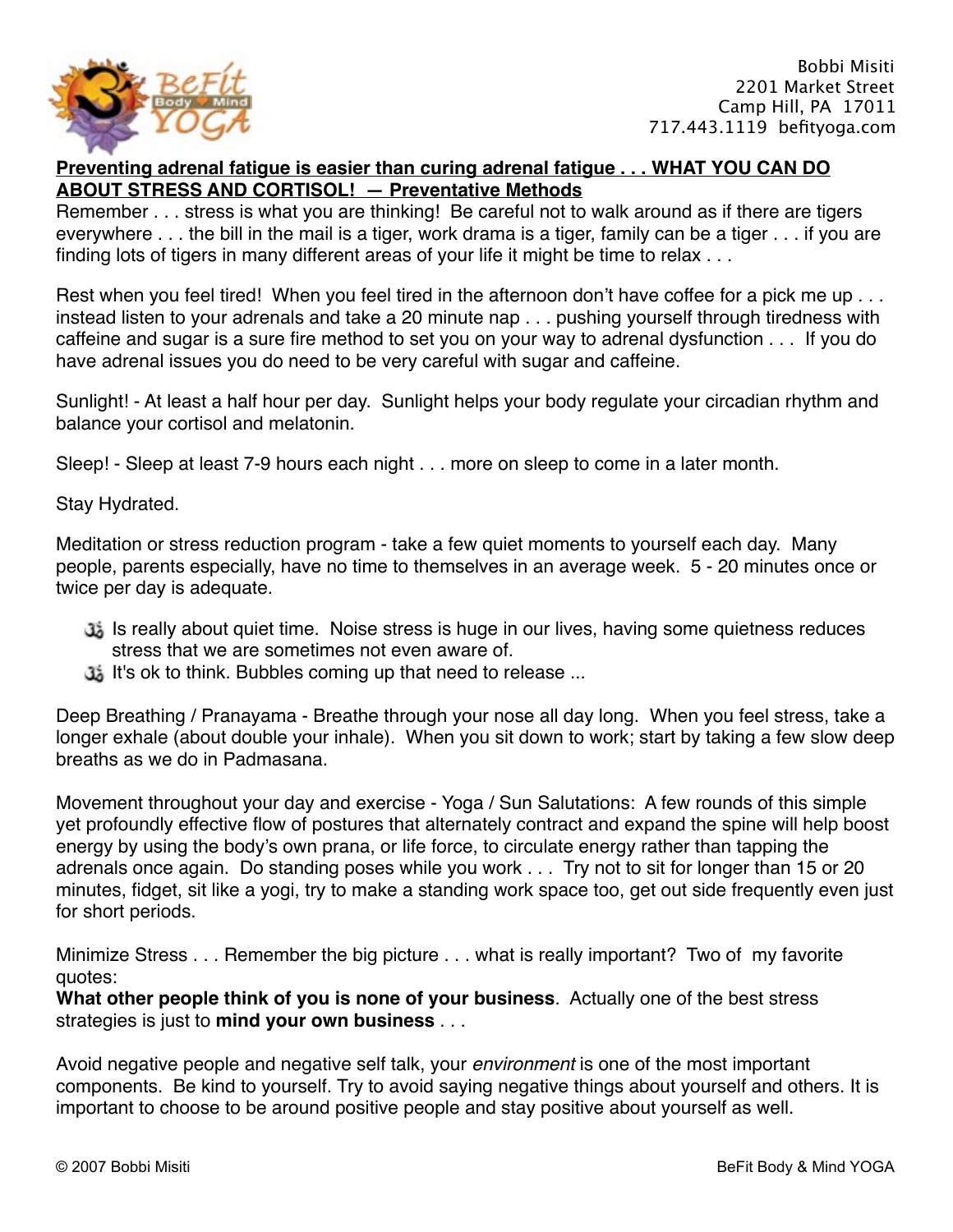

#### Have a regular schedule

Think like a baby . . . if you don't have rest or food on your schedule you get cranky. Babies that are able to keep to their daily rhythms each day are less crankier! Sleep and food do best in our bodies on a schedule. Be careful not to get too rigid about that! It is ok to have one or two nights in a week where you stay up or sleep in and enjoy life a bit :)

Avoid Late Meals - There are two main thoughts on eating late, Ayurveda says : Have your last meal no later than 6pm and make it a light one (soups or cooked vegetables). Skipping supper altogether a couple times a week may also boost energy levels and is not a bad idea. If you decide to try that, make sure that you have a large, balanced and nourishing lunch that day, to get you through the night without hunger pangs. Other studies like you to fast all day and eat at night (like many Europeans). If you are in the habit of eating dinner late  $-$  try not to eat it later than 6pm. A high protein meal late at night could interfere with your sleep.

Laugh a do something fun everyday.

Make a list

On one side list all the things that you feel stress from

On the other side list all the things you enjoy doing in your life

Plan your life in a way to do more of the things you enjoy each week while seeing if you can lower the stress load.

### **Adrenal Recovery Time**

Recovery for adrenal fatigue can take a little while. After all, it took months, maybe years to wear out your adrenals; so it takes a little time to build up their strength again. For full adrenal recovery you can expect it to take:

- 6-9 months for minor adrenal fatigue
- 12-18 months for moderate fatigue
- Up to 24 months for severe adrenal fatigue

The best approach is to make solid changes to your lifestyle for lasting results. If you aim for a balanced lifestyle with a healthy level of sleep, exercise, fun, and positive environment, then you are most likely to keep your adrenal system going strong!

### **Herbal support and Adaptogenic herbs — if you do need some help recovering your adrenals:**

There are also some herbs that can help with stress, many of these herbs are called "adaptogenic herbs", adaptogenic herbs are herbs with intelligence. For example, ginseng can lower blood pressure in someone with high blood pressure, and it will increase blood pressure for someone with low blood pressure. Ashwagandha, a very popular ayurvedic adaptogenic herb, can influence your thyroid — if you are hypOthyroid it will raise your thyroid hormones, if you are hypERthyroid it will reduce your thyroid hormones, **the herb communicates with your body**.

A new study that came out this year showed that plants actually exude "nanoparticles" called **[exosomes](http://www.greenmedinfo.com/keyword/exosomes)**, that contain within them regulatory RNAs — RNAs like talk to DNAs (my own way of explaining this!) — RNAs are nucleic acids found in every cell, they are non-coding, meaning they don't produce proteins. But they are information-containing sequences that modulate the DNA within those who consume them. Take ginger for example, you eat it and the RNA's go into our body and<br>© 2007 BeFit Body & Mind YO BeFit Body & Mind YOGA